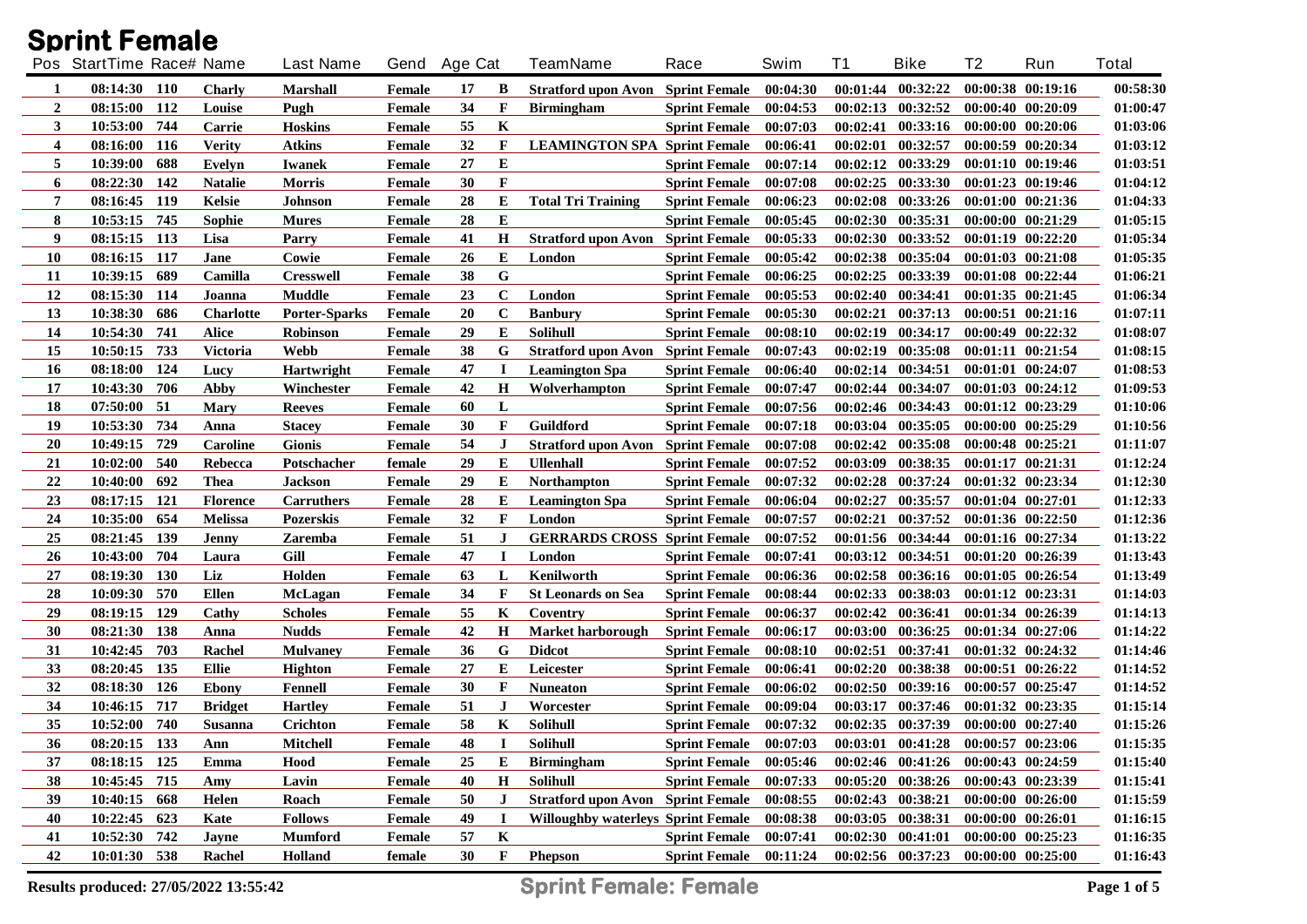|            | Pos StartTime Race# Name |            |                  | <b>Last Name</b>    | Gend          | <b>Age Cat</b> |                | <b>TeamName</b>                           | Race                   | Swim     | <b>T1</b> | <b>Bike</b>                         | T <sub>2</sub>        | Run               | <b>Total</b> |
|------------|--------------------------|------------|------------------|---------------------|---------------|----------------|----------------|-------------------------------------------|------------------------|----------|-----------|-------------------------------------|-----------------------|-------------------|--------------|
| 43         | 10:32:45 663             |            | Laura            | Leslie              | Female        | 41             | Н              | <b>Birmingham</b>                         | <b>Sprint Female</b>   | 00:09:35 |           | $00:03:17$ $00:41:20$               | 00:00:00 00:22:47     |                   | 01:16:59     |
| 44         | 08:16:30                 | <b>118</b> | Dawn             | Rahman              | Female        | 46             | $\blacksquare$ | Warwick                                   | <b>Sprint Female</b>   | 00:06:32 |           | $00:03:16$ $00:38:40$               | $00:01:52$ $00:26:51$ |                   | 01:17:11     |
| 45         | 08:15:45                 | 115        | <b>Victoria</b>  | <b>Crisp</b>        | Female        | 34             | $\mathbf{F}$   | Cancer Research UK Sprint Female 00:06:34 |                        |          |           | $00:02:52$ $00:40:39$               | 00:01:34 00:25:36     |                   | 01:17:15     |
| 46         | 10:45:00                 | 712        | <b>Deborah</b>   | <b>Stott</b>        | Female        | 58             | K              | Pershore                                  | <b>Sprint Female</b>   | 00:10:40 |           | $00:02:54$ $00:37:45$               | 00:01:39 00:24:23     |                   | 01:17:21     |
| 47         | 10:49:45                 | 731        | <b>Emily</b>     | <b>Willis</b>       | Female        | 27             | E              | Southam                                   | <b>Sprint Female</b>   | 00:07:17 |           | $00:02:51$ $00:40:34$               | $00:01:03$ $00:25:50$ |                   | 01:17:35     |
| 48         | 10:36:00                 | 676        | Rosie            | <b>Scares</b>       | Female        | 38             | G              | <b>Leamington Spa</b>                     | <b>Sprint Female</b>   | 00:08:31 |           | 00:03:28 00:39:49                   | 00:02:06 00:23:45     |                   | 01:17:39     |
| 49         | 08:22:00                 | <b>140</b> | <b>Margaret</b>  | Mcloughlin          | Female        | 38             | G              | <b>Stratford upon Avon</b> Sprint Female  |                        | 00:07:15 | 00:02:57  | 00:40:40                            | 00:01:06 00:25:44     |                   | 01:17:42     |
| 50         | 10:49:30                 | 730        | <b>Sue</b>       | <b>Willis</b>       | Female        | 54             | $\bf J$        | <b>Banbury</b>                            | <b>Sprint Female</b>   | 00:07:26 |           | $00:02:34$ $00:39:26$               | $00:00:00$ $00:28:17$ |                   | 01:17:43     |
| 51         | 10:50:00                 | 732        | Angela           | Perrett             | Female        | 41             | H              | Coventry                                  | <b>Sprint Female</b>   | 00:08:27 |           | $00:03:28$ $00:42:19$               | 00:00:00 00:23:38     |                   | 01:17:52     |
| 52         | 10:16:00                 | 596        | Jemma            | <b>King</b>         | Female        | 38             | G              | <b>Brighton</b>                           | <b>Sprint Female</b>   | 00:09:46 |           | $00:04:14$ $00:40:48$               | 00:01:41 00:21:29     |                   | 01:17:58     |
| 53         | 10:17:00                 | 600        | Sandra           | <b>Stokes</b>       | Female        | 62             | L              | <b>Leamington Spa</b>                     | <b>Sprint Female</b>   | 00:11:34 |           | 00:02:29 00:38:04                   | $00:01:00$ $00:24:53$ |                   | 01:18:00     |
| 54         | 10:25:45                 | 635        | Alexandra        | <b>Burns</b>        | Female        | 44             | H              | <b>Cancer Research UK Sprint Female</b>   |                        | 00:08:20 |           | 00:04:43 00:41:07                   | 00:01:47 00:22:13     |                   | 01:18:10     |
| 55         | 10:47:45                 | 723        | Amelia           | <b>Maugouber</b>    | Female        | 30             | F              | <b>Birmingham</b>                         | <b>Sprint Female</b>   | 00:07:45 |           | $00:02:44$ $00:38:20$               | 00:00:59 00:28:25     |                   | 01:18:13     |
| 56         | 10:37:30                 | 665        | <b>Heather</b>   | Fooks               | Female        | 63             | L              | <b>Solihull</b>                           | <b>Sprint Female</b>   | 00:09:17 |           | $00:03:01$ $00:40:04$               | 00:01:11 00:24:40     |                   | 01:18:13     |
| 57         | 10:37:45                 | 683        | Hannah           | <b>Keily</b>        | Female        | 40             | H              | <b>LUTTERWORTH</b>                        | <b>Sprint Female</b>   | 00:08:58 |           | $00:03:23$ $00:37:43$               | 00:00:49 00:27:21     |                   | 01:18:14     |
| 58         | 10:29:00                 | 648        | Lowelle          | <b>Bryan</b>        | Female        | 40             | H              | <b>Bloxham Banbury</b>                    | <b>Sprint Female</b>   | 00:08:46 | 00:03:09  | 00:40:58                            | 00:00:48 00:24:38     |                   | 01:18:19     |
| 59         | 10:36:30                 | 678        | Hannah           | <b>Elliott</b>      | Female        | 34             | F              | <b>Birmingham</b>                         | <b>Sprint Female</b>   | 00:07:39 |           | $00:03:45$ $00:38:30$               | 00:01:59 00:26:31     |                   | 01:18:24     |
| 60         | 08:22:15                 | 141        | Annie            | <b>Brooks</b>       | Female        | 38             | G              | <b>Total Tri Training</b>                 | <b>Sprint Female</b>   | 00:08:05 | 00:02:51  | 00:39:48                            | $00:00:00$ $00:27:52$ |                   | 01:18:36     |
| 61         | 08:19:45                 | 131        | <b>Stephanie</b> | Hemming             | Female        | 30             | $\mathbf{F}$   | Worcester                                 | <b>Sprint Female</b>   | 00:06:15 |           | 00:02:54 00:39:13                   | $00:01:14$ $00:29:15$ |                   | 01:18:51     |
| 62         | 10:41:15                 | 675        | <b>Becky</b>     | Pearce              | Female        | 38             | G              | <b>Birmingham</b>                         | <b>Sprint Female</b>   | 00:03:12 | 00:04:59  | 00:44:25                            | $00:01:08$ $00:25:20$ |                   | 01:19:04     |
| 63         | 10:51:15                 | 737        | Tina             | <b>Bishop</b>       | Female        | 44             | H              | Coventry                                  | <b>Sprint Female</b>   | 00:07:17 | 00:02:47  | 00:40:35                            | 00:00:00 00:28:45     |                   | 01:19:24     |
| 64         | 08:17:00                 | <b>120</b> | Dina             | <b>Hazane-Mbise</b> | Female        | 43             | $\mathbf H$    | <b>Stratford-upon-Avon Sprint Female</b>  |                        | 00:05:57 |           | 00:03:53 00:41:55                   | $00:01:21$ $00:26:35$ |                   | 01:19:41     |
| 65         | 10:47:30                 | 722        | <b>Natalie</b>   | <b>GIBBONS</b>      | Female        | 42             | $\mathbf H$    | <b>STRATFORD-UPON Sprint Female</b>       |                        | 00:07:58 |           | 00:02:56 00:40:16                   | 00:01:15 00:27:26     |                   | 01:19:51     |
| 66         | 10:54:15                 | 736        | Amy              | <b>Baker</b>        | Female        | 33             | $\mathbf{F}$   | <b>Bromsgrove</b>                         | <b>Sprint Female</b>   | 00:06:55 |           | $00:03:40$ $00:40:47$               | 00:01:13 00:27:19     |                   | 01:19:54     |
| 67         | 10:45:30                 | 714        | <b>Janeme</b>    | Lam                 | Female        | 35             | G              | Northampton                               | <b>Sprint Female</b>   | 00:07:36 |           | 00:02:59 00:42:24                   | 00:00:00 00:27:02     |                   | 01:20:01     |
| 68         | 10:46:45                 | 708        | Hannah           | <b>Minett</b>       | <b>Female</b> | 47             | $\bf{I}$       | <b>Moreton-In-Marsh</b>                   | <b>Sprint Female</b>   | 00:08:44 |           | 00:02:52 00:37:07                   | 00:01:13 00:30:35     |                   | 01:20:31     |
| 69         | 10:40:45                 | 674        | Rebecca          | <b>Charles</b>      | Female        | 40             | $\mathbf H$    | <b>Leamington Spa</b>                     | <b>Sprint Female</b>   | 00:09:22 |           | 00:03:30 00:39:50                   | 00:01:52 00:26:16     |                   | 01:20:50     |
| 70         | 10:13:45                 | 587        | Georgina         | <b>Knibbs</b>       | Female        | 33             | $\mathbf{F}$   | <b>Bristol</b>                            | <b>Sprint Female</b>   | 00:09:08 |           | 00:04:28 00:39:27                   | 00:00:00 00:28:00     |                   | 01:21:03     |
| 71         | 10:41:15                 | 673        | Abigail          | Whiting             | Female        | 28             | Е              | Warwick                                   | <b>Sprint Female</b>   | 00:10:03 |           | 00:03:38 00:31:28                   | 00:12:32 00:23:31     |                   | 01:21:12     |
| $72\,$     | 10:48:00                 | 724        | <b>Elisabeth</b> | Gravestock          | Female        | 54             | J              | Northampton                               | <b>Sprint Female</b>   | 00:07:45 |           | 00:04:16 00:39:06                   | 00:00:00 00:30:07     |                   | 01:21:14     |
| 73         | 10:16:15                 | 585        | Joana            | Franke              | Female        | 34             | $\mathbf{F}$   | <b>Birm</b>                               | <b>Sprint Female</b>   | 00:09:31 |           | 00:03:56 00:40:30                   | 00:02:41 00:24:43     |                   | 01:21:21     |
| 74         | 10:04:15                 | 549        | <b>Natalie</b>   | <b>Hufton Jones</b> | Female        | 50             | $\bf J$        | <b>Newbold on Stour</b>                   | <b>Sprint Female</b>   | 00:10:22 | 00:04:11  | 00:38:10                            | 00:01:35 00:27:11     |                   | 01:21:29     |
| 75         | 10:34:45                 | 652        | Kate             | <b>Sidwell</b>      | Female        | 32             | $\mathbf{F}$   | Gayton                                    | <b>Sprint Female</b>   | 00:10:01 |           | 00:03:00 00:42:23                   | 00:01:21 00:24:46     |                   | 01:21:31     |
| 76         | 10:32:15                 | 661        | <b>Charlotte</b> | Kershaw             | Female        | 36             | G              | <b>Ilmington</b>                          | <b>Sprint Female</b>   | 00:08:28 | 00:03:27  | 00:41:02                            |                       | 00:00:00 00:28:41 | 01:21:38     |
| ${\bf 77}$ | 10:38:45                 | 687        | Hanna            | <b>Baker</b>        | Female        | 1              |                | Alcester                                  | <b>Sprint Female</b>   | 00:11:16 |           | 00:03:11 00:38:21                   |                       | 00:00:53 00:28:12 | 01:21:53     |
| 78         | 10:40:30                 | 694        | Karen            | <b>Moseley</b>      | Female        | 64             | L              | Worcester                                 | <b>Sprint Female</b>   | 00:08:40 |           | 00:03:37 00:42:54                   | 00:01:38 00:25:12     |                   | 01:22:01     |
| 79         | 10:38:15 685             |            | Hollie           | Fletcher            | Female        | 24             | $\mathbf C$    | <b>Leamington Spa</b>                     | <b>Sprint Female</b>   | 00:07:12 |           | 00:02:54 00:41:38 00:02:32 00:27:57 |                       |                   | 01:22:13     |
| 80         | 10:26:00                 | 636        | michelle         | <b>Sheffield</b>    | Female        | 43             | Η              | London                                    | <b>Sprint Female</b>   | 00:09:43 |           | $00:03:46$ $00:42:53$               | 00:01:11 00:24:49     |                   | 01:22:22     |
| 81         | 10:37:00                 | 680        | Marie            | Lakin               | Female        | 33             | F              | <b>Bristol</b>                            | <b>Sprint Female</b>   | 00:09:08 |           | $00:02:52$ $00:38:47$               | 00:01:29 00:30:10     |                   | 01:22:26     |
| 82         | 08:17:45 123             |            | Annastasia       | <b>Clark-Massey</b> | Female        | 25             | E              | Oxford                                    | <b>Sprint Female</b>   | 00:05:36 |           | $00:03:37$ $00:43:51$               | 00:00:56 00:28:37     |                   | 01:22:37     |
| 83         | 10:33:00                 | -664       | Rosie            | Lockwood            | Female        | 45             |                | <b>Sheffield</b>                          | <b>Sprint Female</b>   | 00:10:58 |           | $00:03:38$ $00:44:48$               | $00:00:55$ $00:22:52$ |                   | 01:23:11     |
| 84         | 10:39:45                 | 669        | Helen            | <b>Jinks</b>        | Female        | 48             |                | Leicester                                 | <b>Sprint Female</b>   | 00:10:12 |           | $00:02:37$ $00:41:12$               | $00:01:54$ $00:27:23$ |                   | 01:23:18     |
| 85         | $10:45:15$ 713           |            | Laura            | Willerton           | female        | 34             | F              | <b>SHEFFIELD</b>                          | <b>Sprint Female</b>   | 00:07:47 |           | $00:03:40$ $00:43:30$               | 00:01:01 00:27:34     |                   | 01:23:32     |
| 86         | 10:48:30 726             |            | Sara             | <b>Cummings</b>     | Female        | 50             | $\bf J$        | Gateshead                                 | Sprint Female 00:07:27 |          |           | $00:04:12$ $00:35:59$               | 00:00:00 00:35:56     |                   | 01:23:34     |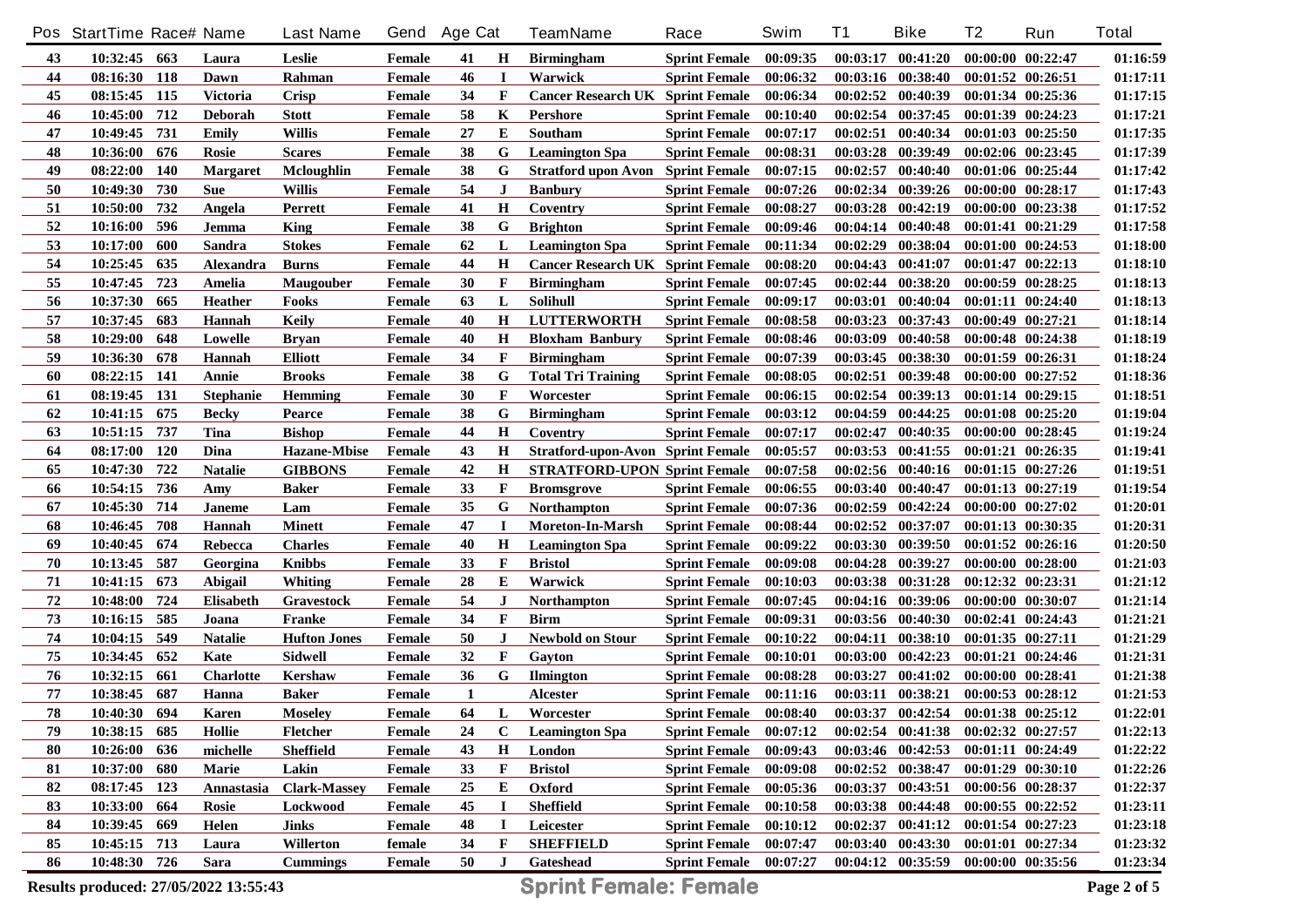|            | Pos StartTime Race# Name              |      |                                | <b>Last Name</b>      | Gend   | <b>Age Cat</b> |             | <b>TeamName</b>                          | Race                   | Swim     | <b>T1</b> | <b>Bike</b>                         | T <sub>2</sub>        | Run                   | <b>Total</b> |
|------------|---------------------------------------|------|--------------------------------|-----------------------|--------|----------------|-------------|------------------------------------------|------------------------|----------|-----------|-------------------------------------|-----------------------|-----------------------|--------------|
| 87         | 10:24:30 630                          |      | Sarah                          | Hands                 | Female | 46             | $\bf{I}$    | <b>Alcester</b>                          | <b>Sprint Female</b>   | 00:09:59 |           | $00:04:26$ $00:42:49$               | $00:00:00$ $00:26:25$ |                       | 01:23:39     |
| 88         | 10:25:15                              | 633  | <b>Michelle</b>                | <b>Smith</b>          | Female | 45             | $\mathbf I$ | <b>Birmingham</b>                        | <b>Sprint Female</b>   | 00:10:08 |           | $00:03:09$ $00:44:19$               | 00:00:40 00:25:35     |                       | 01:23:51     |
| 89         | 10:47:15                              | 721  | Kate                           | Hunt                  | Female | 44             | Н           | <b>Hereford</b>                          | <b>Sprint Female</b>   | 00:08:08 |           | $00:03:54$ $00:40:22$               | 00:00:00 00:31:29     |                       | 01:23:53     |
| 90         | 10:20:15                              | 613  | <b>Susan</b>                   | <b>Jaffe</b>          | Female | 56             | K           | Solihull                                 | <b>Sprint Female</b>   | 00:09:24 |           | $00:02:56$ $00:40:48$               | 00:00:00 00:30:46     |                       | 01:23:54     |
| 91         | 10:46:30                              | 718  | <b>Ruth</b>                    | Pegler                | Female | 57             | K           | <b>Sutton Coldfield</b>                  | <b>Sprint Female</b>   | 00:08:42 |           | $00:04:16$ $00:40:31$               | 00:00:00 00:30:32     |                       | 01:24:01     |
| 92         | 10:33:45                              | 667  | <b>Teresa</b>                  | <b>Stow</b>           | Female | 55             | K           | <b>Derby</b>                             | <b>Sprint Female</b>   | 00:08:28 |           | $00:02:59$ $00:40:28$               | 00:00:00 00:32:08     |                       | 01:24:03     |
| 93         | 10:07:00                              | 560  | <b>Charlotte</b>               | De Boer-Davies Female |        | 42             | $\bf H$     | Warwick                                  | <b>Sprint Female</b>   | 00:08:19 |           | $00:02:44$ $00:44:48$               |                       | $00:00:58$ $00:27:26$ | 01:24:15     |
| 94         | 10:12:45                              | 583  | Jodi                           | Kelly                 | Female | 43             | Н           | Coventry                                 | <b>Sprint Female</b>   | 00:09:39 |           | $00:04:12$ $00:44:06$               | $00:00:00$ $00:26:22$ |                       | 01:24:19     |
| 95         | 10:30:15                              | 653  | <b>Roisin</b>                  | Menon                 | Female | 32             | F           | <b>Cancer Research UK Sprint Female</b>  |                        | 00:07:57 |           | $00:03:20$ $00:45:44$               | $00:01:17$ $00:26:14$ |                       | 01:24:32     |
| 96         | 10:31:45                              | 659  | Jan                            | Cumming               | Female | 43             | $\bf H$     | Kenilworth                               | <b>Sprint Female</b>   | 00:09:21 |           | $00:03:54$ $00:45:21$               | 00:00:54 00:25:24     |                       | 01:24:54     |
| 97         | 10:22:15                              | 621  | Sam                            | <b>Pretlove</b>       | Female | 50             | J           | <b>BIRMINGHAM</b>                        | <b>Sprint Female</b>   | 00:09:42 |           | 00:03:31 00:46:28                   | $00:00:00$ $00:25:15$ |                       | 01:24:56     |
| 98         | 10:36:45                              | 679  | Ali                            | <b>Ball</b>           | Female | 33             | F           | <b>Hinckley</b>                          | <b>Sprint Female</b>   | 00:06:30 | 00:03:17  | 00:44:33                            | 00:00:00 00:31:04     |                       | 01:25:24     |
| 99         | 10:46:00                              | 716  | Helen                          | Cox                   | Female | 40             | Н           | Coventry                                 | <b>Sprint Female</b>   | 00:07:45 |           | $00:03:44$ $00:41:33$               | 00:00:59 00:31:49     |                       | 01:25:50     |
| <b>100</b> | 10:02:45                              | 543  | <b>Christine Paul Larshall</b> |                       | Female | 57             | K           | Oxford                                   | <b>Sprint Female</b>   | 00:10:50 |           | $00:04:12$ $00:42:00$               | 00:01:24 00:27:25     |                       | 01:25:51     |
| <b>101</b> | 10:41:30                              | 698  | hayley                         | clark                 | Female | 44             | Н           | gloucester                               | <b>Sprint Female</b>   | 00:08:30 |           | $00:04:22$ $00:46:18$               | $00:00:00$ $00:26:42$ |                       | 01:25:52     |
| 102        | 10:01:00                              | 536  | <b>Charlotte</b>               | Carter                | female | 21             | $\mathbf C$ | Harpenden                                | <b>Sprint Female</b>   | 00:06:44 |           | $00:02:36$ $00:45:03$               | 00:00:00 00:31:47     |                       | 01:26:10     |
| 103        | 10:22:00                              | 620  | Gemma                          | <b>Revnolds</b>       | Female | 51             | $\bf J$     | <b>Cancer Research UK Sprint Female</b>  |                        | 00:09:28 |           | $00:02:52$ $00:40:48$               | 00:00:00 00:33:05     |                       | 01:26:13     |
| 104        | 10:10:45                              | 575  | <b>Hannah</b>                  | Raper                 | Female | 26             | Е           | <b>Stratford Upon Avon Sprint Female</b> |                        | 00:09:00 |           | $00:03:26$ $00:43:00$               | 00:00:00 00:30:49     |                       | 01:26:15     |
| 105        | 08:20:00                              | 132  | <b>Bethany</b>                 | Hall                  | Female | 23             | $\mathbf C$ | Warwick                                  | <b>Sprint Female</b>   | 00:06:45 |           | 00:02:34 00:42:25                   |                       | 00:01:15 00:33:16     | 01:26:15     |
| 106        | 10:12:15                              | 581  | <b>ALISON</b>                  | <b>HUNTER</b>         | Female | 60             | L           | <b>Garforth Leeds</b>                    | <b>Sprint Female</b>   | 00:11:03 |           | 00:03:54 00:44:19                   | 00:00:00 00:27:00     |                       | 01:26:16     |
| 107        | 08:21:15                              | 137  | Louisa                         | Singleton             | Female | 51             | $\bf J$     | <b>Preston</b>                           | <b>Sprint Female</b>   | 00:06:50 | 00:03:37  | 00:47:52                            | 00:01:46 00:26:23     |                       | 01:26:28     |
| 108        | 10:39:30                              | 690  | Susannah                       | <b>Allsop</b>         | Female | 25             | ${\bf E}$   |                                          | <b>Sprint Female</b>   | 00:06:41 | 00:03:00  | 00:46:23                            | 00:00:49 00:29:43     |                       | 01:26:36     |
| 109        | 10:37:15                              | 681  | Emily                          | <b>Benson</b>         | Female | 31             | F           | <b>Neston</b>                            | <b>Sprint Female</b>   | 00:08:41 |           | 00:03:46 00:42:44                   | 00:01:14 00:30:23     |                       | 01:26:48     |
| <b>110</b> | 10:30:45                              | 655  | <b>Alexandra</b>               | <b>Hankins</b>        | Female | 30             | F           | <b>West Haddon</b>                       | <b>Sprint Female</b>   | 00:09:08 | 00:03:57  | 00:41:05                            | 00:00:00 00:32:41     |                       | 01:26:51     |
| <b>111</b> | 08:21:00                              | 136  | Jo                             | Fairbank              | Female | 41             | $\bf H$     | <b>Balsall Common</b>                    | <b>Sprint Female</b>   | 00:07:21 |           | 00:04:56 00:45:58                   | 00:00:55 00:27:46     |                       | 01:26:56     |
| 112        | 10:33:30                              | 666  | <b>Sandra</b>                  | Cairns                | Female | 60             | L           | <b>Burntwood</b>                         | <b>Sprint Female</b>   | 00:09:05 |           | 00:03:50 00:41:56                   | 00:00:00 00:32:19     |                       | 01:27:10     |
| 113        | 10:48:45                              | 727  | <b>Verity</b>                  | Crichton              | Female | 43             | $\mathbf H$ | Coventry                                 | <b>Sprint Female</b>   | 00:08:08 |           | 00:03:14 00:41:02                   | 00:00:00 00:35:23     |                       | 01:27:47     |
| 114        | 10:44:45                              | 711  | Helen                          | <b>McDermott</b>      | Female | 35             | G           | <b>Birmingham</b>                        | <b>Sprint Female</b>   | 00:09:43 |           | $00:03:38$ $00:41:13$               | 00:00:58 00:32:32     |                       | 01:28:04     |
| 115        | 10:31:00                              | 656  | <b>Molly</b>                   | <b>Phillips</b>       | Female | 28             | Е           | Ashby de la Zouch                        | <b>Sprint Female</b>   | 00:08:48 |           | $00:05:02$ $00:45:15$               | 00:01:37 00:27:49     |                       | 01:28:31     |
| 116        | 10:04:30                              | 550  | <b>Ruth</b>                    | Page                  | Female | 50             | J           | <b>Birmingham</b>                        | <b>Sprint Female</b>   | 00:11:13 |           | $00:03:18$ $00:45:08$               | 00:00:00 00:29:09     |                       | 01:28:48     |
| 117        | 10:07:15                              | 561  | Katie                          | Reeve                 | Female | 42             | $\bf H$     | <b>Stratford upon Avon</b> Sprint Female |                        | 00:09:12 |           | $00:03:10$ $00:49:21$               |                       | 00:00:00 00:27:26     | 01:29:09     |
| 118        | 10:15:15                              | 593  | <b>Kerry</b>                   | <b>Edmond</b>         | Female | 45             | $\bf{I}$    | <b>Rugby</b>                             | <b>Sprint Female</b>   | 00:09:57 | 00:03:31  | 00:44:54                            | 00:00:00 00:30:51     |                       | 01:29:13     |
| 119        | 10:26:30                              | 638  | <b>Elaine</b>                  | Durham                | Female | 43             | $\bf H$     | <b>ABINGDON</b>                          | <b>Sprint Female</b>   | 00:09:50 |           | $00:04:13$ $00:41:14$               | 00:00:00 00:34:03     |                       | 01:29:20     |
| <b>120</b> | 10:06:45                              | 559  | Helen                          | Guttridge             | Female | 43             | Н           | Runcorn                                  | <b>Sprint Female</b>   | 00:11:25 | 00:06:21  | 00:42:21                            |                       | 00:00:00 00:29:46     | 01:29:53     |
| 121        | 10:32:30                              | 662  | <b>Heather</b>                 | <b>Haslewood</b>      | Female | 57             | K           | Worcester                                | <b>Sprint Female</b>   | 00:08:42 |           | $00:03:42$ $00:42:50$               | 00:00:00 00:34:47     |                       | 01:30:01     |
| 122        | 10:41:00                              | 696  | Jaki                           | Croad                 | Female | 55             | K           | Worcester                                | <b>Sprint Female</b>   | 00:09:28 |           | $00:04:06$ $00:45:35$               | 00:00:00 00:31:00     |                       | 01:30:09     |
| 123        | 10:15:45 595                          |      | Leanne                         | <b>Jones</b>          | Female | 37             | G           | <b>Burntwood</b>                         | <b>Sprint Female</b>   | 00:09:13 |           | 00:03:41 00:44:25 00:00:00 00:33:08 |                       |                       | 01:30:27     |
| 124        | 10:04:45                              | 551  | <b>Susan</b>                   | Knight                | Female | 49             |             | <b>Tiddington</b>                        | <b>Sprint Female</b>   | 00:10:03 |           | $00:04:22$ $00:48:59$               | 00:00:00 00:27:04     |                       | 01:30:28     |
| 125        | 10:03:45 547                          |      | Kaz                            | Cookes                | Female | 53             | J           | Alcester                                 | <b>Sprint Female</b>   | 00:14:15 |           | $00:04:28$ $00:45:24$               | 00:01:46 00:24:39     |                       | 01:30:32     |
| 126        | 10:29:15                              | 649  | Pamela                         | Moreton               | Female | 37             | G           | Redditch                                 | <b>Sprint Female</b>   | 00:10:30 |           | $00:03:37$ $00:46:56$               | $00:01:25$ $00:28:09$ |                       | 01:30:37     |
| 127        | 10:32:00                              | -660 | Helen                          | <b>Collison</b>       | Female | 43             | $\bf{H}$    | Lichfield                                | <b>Sprint Female</b>   | 00:08:39 |           | $00:04:00$ $00:43:13$               | 00:00:00 00:34:46     |                       | 01:30:38     |
| 128        | 10:11:30                              | 578  | Josie                          | <b>Symonds</b>        | Female | 29             | E           | Worcester                                | <b>Sprint Female</b>   | 00:10:55 |           | $00:05:18$ $00:42:34$               |                       | 00:02:17 00:30:06     | 01:31:10     |
| 129        | 10:47:00                              | 720  | Joanne                         | <b>Roberts</b>        | Female | 48             |             | Kenilworth                               | <b>Sprint Female</b>   | 00:09:12 |           | $00:03:39$ $00:40:12$               | $00:01:00$ $00:37:15$ |                       | 01:31:18     |
| <b>130</b> | 10:29:45 651                          |      | Jo                             | <b>Thomson</b>        | Female | 35             | G           | Leamington spa                           | Sprint Female 00:07:47 |          |           | $00:05:32$ $00:48:11$               | $00:00:00$ $00:29:51$ |                       | 01:31:21     |
|            |                                       |      |                                |                       |        |                |             |                                          |                        |          |           |                                     |                       |                       |              |
|            | Results produced: 27/05/2022 13:55:43 |      |                                |                       |        |                |             | <b>Sprint Female: Female</b>             |                        |          |           |                                     |                       |                       | Page 3 of 5  |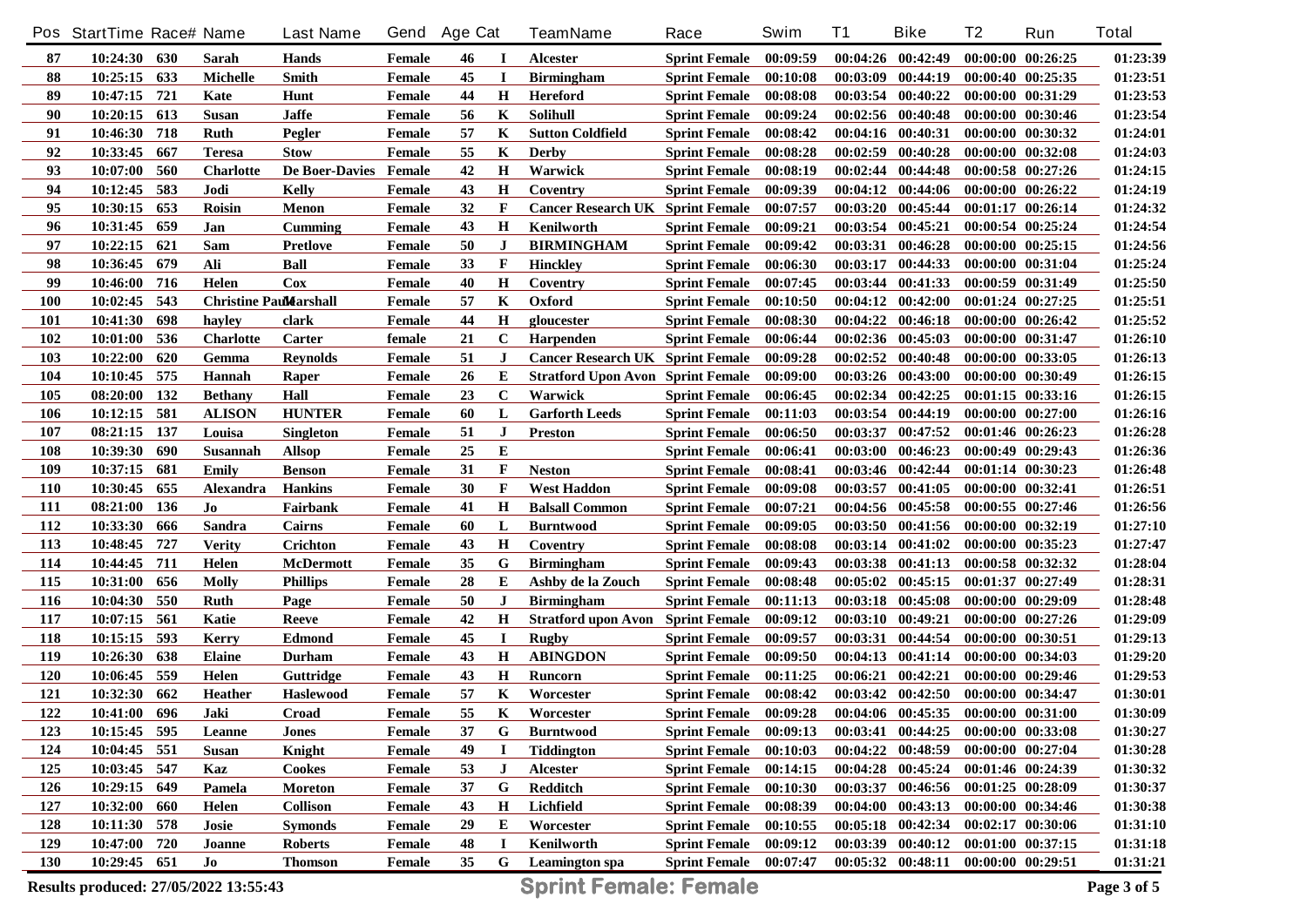|     | Pos StartTime Race# Name |     |                                       | <b>Last Name</b> | Gend          | <b>Age Cat</b> |              | <b>TeamName</b>                           | Race                   | Swim     | T1       | <b>Bike</b>                         | T <sub>2</sub>        | Run               | <b>Total</b> |
|-----|--------------------------|-----|---------------------------------------|------------------|---------------|----------------|--------------|-------------------------------------------|------------------------|----------|----------|-------------------------------------|-----------------------|-------------------|--------------|
| 131 | 10:03:15 545             |     | Carol                                 | <b>Savage</b>    | Female        | 54             | J            | <b>Shrewley</b>                           | Sprint Female 00:09:37 |          |          | $00:02:10$ $00:42:25$               | 00:00:00 00:37:44     |                   | 01:31:56     |
| 132 | 10:26:15                 | 637 | Rebecca                               | <b>Viggers</b>   | Female        | 43             | H            | Kenilworth                                | Sprint Female 00:10:02 |          |          | $00:04:26$ $00:49:31$               | $00:00:55$ $00:27:14$ |                   | 01:32:08     |
| 133 | 10:06:00                 | 556 | <b>Melanie</b>                        | <b>Gettings</b>  | Female        | 47             | $\bf{I}$     | Gloucester                                | Sprint Female 00:11:07 |          |          | 00:06:15 00:44:33                   | 00:01:41 00:29:00     |                   | 01:32:36     |
| 134 | 10:28:30                 | 646 | <b>Nathalie</b>                       | Fitch            | Female        | 41             | H            | <b>COVENTRY</b>                           | Sprint Female 00:09:28 |          | 00:05:27 | 00:50:02                            | $00:00:00$ $00:28:20$ |                   | 01:33:17     |
| 135 | 10:15:00                 | 592 | <b>Natalie</b>                        | Whittlesey       | Female        | 47             | I            | <b>Balsall Common</b>                     | Sprint Female 00:09:56 |          | 00:04:57 | 00:46:04                            |                       | 00:00:00 00:32:28 | 01:33:25     |
| 136 | 10:15:30                 | 594 | <b>Sue</b>                            | Jones            | Female        | 65             | M            | <b>Burntwood</b>                          | <b>Sprint Female</b>   | 00:12:57 | 00:04:27 | 00:42:33                            | 00:01:37 00:32:33     |                   | 01:34:07     |
| 137 | 10:18:45                 | 607 | Kate                                  | <b>Burns</b>     | Female        | 60             | L            | <b>Northampton</b>                        | <b>Sprint Female</b>   | 00:10:33 |          | $00:04:08$ $00:45:08$               | 00:00:00 00:34:21     |                   | 01:34:10     |
| 138 | 10:43:15                 | 705 | Linda                                 | <b>Englishby</b> | Female        | 50             | J            | <b>Banbury</b>                            | <b>Sprint Female</b>   | 00:09:00 |          | $00:03:04$ $00:45:32$               | 00:02:20 00:34:21     |                   | 01:34:17     |
| 139 | 10:35:15                 | 658 | Libby                                 | Jones            | Female        | 25             | E            | <b>Birmingham</b>                         | <b>Sprint Female</b>   | 00:09:23 |          | $00:03:55$ $00:47:57$               | 00:00:00 00:33:17     |                   | 01:34:32     |
| 140 | 10:36:15                 | 677 | Kate                                  | <b>Bennett</b>   | Female        | 37             | G            | <b>Hampton Lucy</b>                       | <b>Sprint Female</b>   | 00:14:25 |          | $00:04:14$ $00:44:14$               | 00:01:22 00:30:30     |                   | 01:34:45     |
| 141 | 10:08:30                 | 562 | Abigail                               | Paul             | Female        | 41             | Н            | <b>Birmingham</b>                         | <b>Sprint Female</b>   | 00:10:40 |          | $00:07:30$ $00:46:49$               | 00:01:24 00:28:41     |                   | 01:35:04     |
| 142 | 10:05:15                 | 553 | Rachel                                | <b>Davies</b>    | Female        | 48             | $\bf{I}$     | <b>Stratford upon Avon</b> Sprint Female  |                        | 00:12:10 |          | $00:05:09$ $00:47:03$               | 00:01:27 00:29:18     |                   | 01:35:07     |
| 143 | 10:20:45                 | 615 | Karen                                 | <b>Fallis</b>    | Female        | 54             | $\bf J$      | <b>Harrogate</b>                          | <b>Sprint Female</b>   | 00:13:04 |          | $00:04:22$ $00:45:28$               | 00:01:59 00:30:24     |                   | 01:35:17     |
| 144 | 10:27:15                 | 641 | Hannah                                | <b>Massey</b>    | Female        | 42             | H            | <b>Cancer Research UK Sprint Female</b>   |                        | 00:12:22 | 00:04:17 | 00:48:20                            | 00:00:00 00:30:50     |                   | 01:35:49     |
| 145 | 10:38:00                 | 684 | Harriet                               | <b>Nichols</b>   | Female        | 25             | E            | <b>Nottingham</b>                         | <b>Sprint Female</b>   | 00:18:28 |          | $00:03:53$ $00:45:50$               | 00:00:00 00:28:11     |                   | 01:36:22     |
| 146 | 10:19:00                 | 601 | <b>Becky</b>                          | <b>Viccars</b>   | female        | 42             | $\mathbf H$  | <b>Endmoor</b>                            | <b>Sprint Female</b>   | 00:09:45 |          | $00:04:15$ $00:44:25$               |                       | 00:01:43 00:36:46 | 01:36:54     |
| 147 | 10:09:00                 | 558 | <b>Hayley</b>                         | <b>Bellizia</b>  | Female        | 43             | H            | <b>Birmingham</b>                         | <b>Sprint Female</b>   | 00:11:02 |          | 00:06:31 00:46:34                   | 00:00:00 00:33:13     |                   | 01:37:20     |
| 148 | 10:51:45                 | 739 | <b>Bryony</b>                         | Jones            | Female        | 39             | G            | <b>Bury</b>                               | <b>Sprint Female</b>   | 00:08:41 |          | $00:03:29$ $00:57:36$               | 00:00:00 00:27:38     |                   | 01:37:24     |
| 149 | 10:41:45                 | 604 | <b>Frances</b>                        | <b>Dowler</b>    | Female        | 67             | M            | Gloucestershire                           | <b>Sprint Female</b>   | 00:06:14 |          | $00:11:54$ $00:52:25$               | 00:04:36 00:36:25     |                   | 01:39:06     |
| 150 | 10:12:30                 | 582 | Liz                                   | Kane             | Female        | 53             | J            | Oswestry                                  | <b>Sprint Female</b>   | 00:10:31 |          | 00:04:22 00:48:55                   | 00:01:29 00:34:18     |                   | 01:39:35     |
| 151 | 10:04:00                 | 548 | <b>Sally</b>                          | <b>Brougham</b>  | Female        | 53             | $\bf J$      | <b>STRATFORD-UPON Sprint Female</b>       |                        | 00:13:04 |          | $00:04:15$ $00:50:15$               | 00:00:00 00:32:32     |                   | 01:40:06     |
| 152 | 10:12:00                 | 580 | Rachael                               | Pearce           | Female        | 41             | Н            | Yeovil                                    | <b>Sprint Female</b>   | 00:12:25 |          | $00:03:41$ $00:49:15$               | 00:01:40 00:33:48     |                   | 01:40:49     |
| 153 | 10:08:45                 | 555 | <b>Denise</b>                         | Power            | Female        | 48             | $\bf{I}$     | <b>Eastbourne</b>                         | <b>Sprint Female</b>   | 00:06:53 |          | 00:05:47 00:52:44                   | 00:00:00 00:35:54     |                   | 01:41:18     |
| 154 | 10:16:30                 | 598 | Kathryn                               | holland          | Female        | 50             | $\bf J$      | <b>SOLIHULL</b>                           | <b>Sprint Female</b>   | 00:09:59 |          | $00:05:42$ $00:47:13$               | 00:11:55 00:26:35     |                   | 01:41:24     |
| 155 | 10:00:30                 | 534 | <b>Jackie</b>                         | Harborne         | <b>FEMAL</b>  | 57             | K            | Frankton                                  | <b>Sprint Female</b>   | 00:10:44 |          | 00:06:42 00:47:08                   | 00:02:13 00:35:21     |                   | 01:42:08     |
| 156 | 10:00:15                 | 533 | <b>Karen</b>                          | <b>Burnett</b>   | <b>FEMAL</b>  | 60             | L            | <b>Rugby</b>                              | <b>Sprint Female</b>   | 00:11:21 |          | 00:06:24 00:46:58                   | 00:02:18 00:35:19     |                   | 01:42:20     |
| 157 | 10:23:45                 | 627 | Angela                                | Goodlad          | Female        | 48             | $\bf{I}$     | <b>Stourbridge</b>                        | <b>Sprint Female</b>   | 00:09:32 |          | 00:05:22 00:51:24                   |                       | 00:02:58 00:33:36 | 01:42:52     |
| 158 | 10:18:15                 | 605 | Rachel                                | <b>Davies</b>    | Female        | 65             | M            | <b>Taunton</b>                            | <b>Sprint Female</b>   | 00:11:19 | 00:09:07 | 00:46:52                            | 00:03:22 00:32:37     |                   | 01:43:17     |
| 159 | 10:25:00                 | 632 | Grit                                  | Kalkowski        | Female        | 45             | <b>I</b>     | London                                    | <b>Sprint Female</b>   | 00:11:05 |          | $00:04:24$ $00:44:46$               | 00:00:00 00:43:22     |                   | 01:43:37     |
| 160 | 10:21:45                 | 619 | Lorraine                              | <b>Hudson</b>    | Female        | 51             | J            | tamworth                                  | <b>Sprint Female</b>   | 00:10:31 |          | 00:05:52 00:48:27                   |                       | 00:00:00 00:38:48 | 01:43:38     |
| 161 | 10:51:30                 | 738 | <b>Scarlett</b>                       | <b>Beardmore</b> | Female        | 28             | E            | Coventry                                  | <b>Sprint Female</b>   | 00:06:54 |          | $00:05:12$ $00:50:50$               |                       | 00:00:00 00:41:03 | 01:43:59     |
| 162 | 10:09:15                 | 569 | Sarah                                 | Rabone           | Female        | 34             | F            | Coventry                                  | <b>Sprint Female</b>   | 00:09:05 |          | $00:04:02$ $01:01:18$               | $00:01:21$ $00:29:14$ |                   | 01:45:00     |
| 163 | 10:19:15                 | 609 | <b>Marion</b>                         | Pavitt           | Female        | 59             | K            | <b>Shrewsbury</b>                         | <b>Sprint Female</b>   | 00:12:40 |          | $00:07:13$ $00:48:11$               |                       | 00:00:00 00:37:05 | 01:45:09     |
| 164 | 10:14:00                 | 588 | Sophie                                | <b>Kershaw</b>   | Female        | 30             | F            | <b>Breaston</b>                           | <b>Sprint Female</b>   | 00:13:02 |          | $00:04:08$ $00:56:01$               | 00:00:00 00:33:57     |                   | 01:47:08     |
| 165 | 10:03:30                 | 546 | marie                                 | edwards          | Female        | 54             | $\bf J$      | <b>Leeds</b>                              | <b>Sprint Female</b>   | 00:14:35 |          | $00:05:15$ $00:49:58$               | 00:00:00 00:37:31     |                   | 01:47:19     |
| 166 | 10:10:15                 | 573 | <b>Daisy</b>                          | Gooch            | Female        | 31             | F            | London                                    | <b>Sprint Female</b>   | 00:12:40 |          | $00:04:08$ $00:55:45$               | 00:00:00 00:34:57     |                   | 01:47:30     |
| 167 | 10:18:30 606             |     | Caroline                              | <b>Noel</b>      | Female        | 65             | M            | Cancer Research UK Sprint Female 00:14:42 |                        |          |          | 00:05:03 00:55:34 00:02:05 00:31:29 |                       |                   | 01:48:53     |
| 168 | 10:16:45 599             |     | helen                                 | parton           | Female        | 49             |              | <b>SOLIHULL</b>                           | <b>Sprint Female</b>   | 00:09:36 |          | $00:05:43$ $00:57:53$               | 00:01:22 00:34:34     |                   | 01:49:08     |
| 169 | 10:14:45 591             |     | Lorna                                 | Crompton         | Female        | 59             | Κ            | Solihull                                  | <b>Sprint Female</b>   | 00:09:45 |          | $00:05:00$ $01:03:51$               | 00:00:00 00:33:07     |                   | 01:51:43     |
| 170 | 10:06:15 557             |     | <b>Anne-Marie Charsley</b>            |                  | Female        | 44             | Н            | <b>MS-UK</b>                              | <b>Sprint Female</b>   | 00:10:06 |          | $00:03:49$ $00:56:57$               | 00:00:00 00:41:14     |                   | 01:52:06     |
| 171 | 10:10:00 572             |     | Sophie                                | Waddy            | Female        | 31             | F            | London                                    | <b>Sprint Female</b>   | 00:11:19 |          | $00:05:29$ $00:57:38$               | 00:00:00 00:39:54     |                   | 01:54:20     |
| 172 | 10:02:15                 | 541 | <b>Shreya</b>                         | Shah             | female        | 30             | F            | Leicester                                 | <b>Sprint Female</b>   | 00:11:25 |          | $00:04:01$ $01:03:14$               | 00:01:26 00:34:42     |                   | 01:54:48     |
| 173 | 10:13:00 584             |     | Judith                                | <b>Mackay</b>    | <b>Female</b> | 85             |              | <b>Selly Park Birmingh Sprint Female</b>  |                        | 00:11:20 |          | $00:04:55$ $00:52:53$               | 00:02:48 00:43:34     |                   | 01:55:30     |
| 174 | 10:28:15 645             |     | <b>Hayley</b>                         | <b>Tollervey</b> | <b>Female</b> | 41             | $\mathbf{H}$ | Tamworth                                  | Sprint Female 00:23:56 |          |          | 00:05:32 00:54:36 00:01:56 00:35:18 |                       |                   | 02:01:18     |
|     |                          |     | Results produced: 27/05/2022 13:55:43 |                  |               |                |              | <b>Sprint Female: Female</b>              |                        |          |          |                                     |                       |                   | Page 4 of 5  |